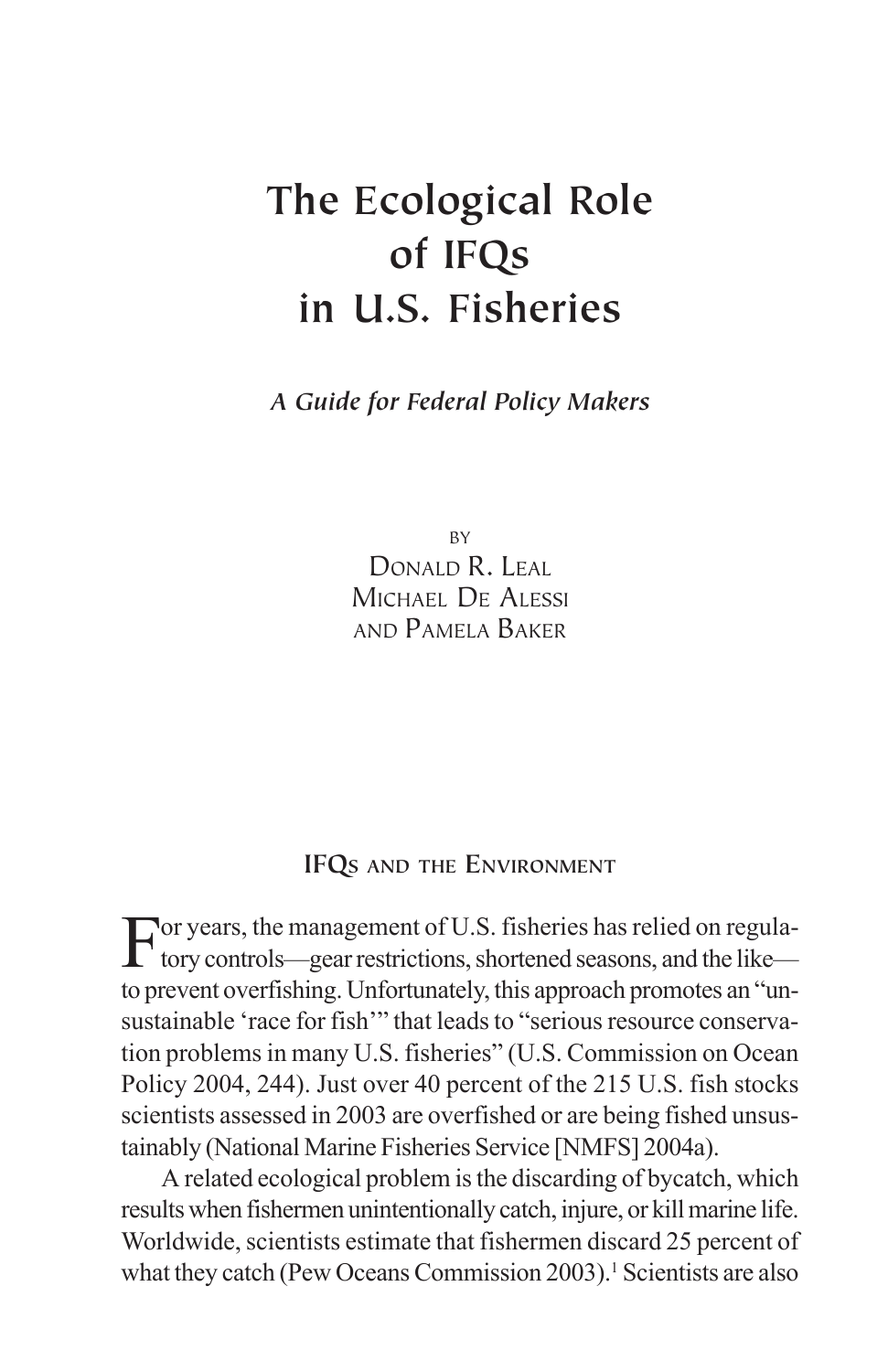concerned over bottom trawls and dredges that degrade sensitive habitat and marine communities along the seafloor (Dayton, Thrush, and Coleman 2002), although the total extent of the damage they cause is unknown.

In recent years a viable alternative to the traditionally managed fishery has emerged. Individual fishing quotas (IFQs), also called individual transferable quotas (ITQs), allow each quota holder to catch a specified percentage of the total allowable catch (TAC) set each season by fishery managers. IFQs have ended the destructive race for fish where they have been adopted, and they have begun to address the ecological problems caused by the present system**.** Worldwide, at least 100 marine species are under IFQ management, including four in the United States.

Despite IFQs' successes, critics in the United States have raised questions about the possible deleterious effects of IFQs on marine ecology. A frequently cited concern is that because IFQs slow the pace of fishing, fishermen may have more time to high-grade; i.e., discard less marketable, lower-value fish in the hope of catching more marketable, higher-value fish. If the discarded fish are not likely to survive, high-grading poses a severe environmental problem.

The seminar on which this booklet is based addressed both the environmental benefits that come from the adoption of IFQs and the objections to IFQs that have been raised on environmental grounds. We shall see that IFQs offer a dramatic change for fisheries and resolve problems that previously seemed intractable.

.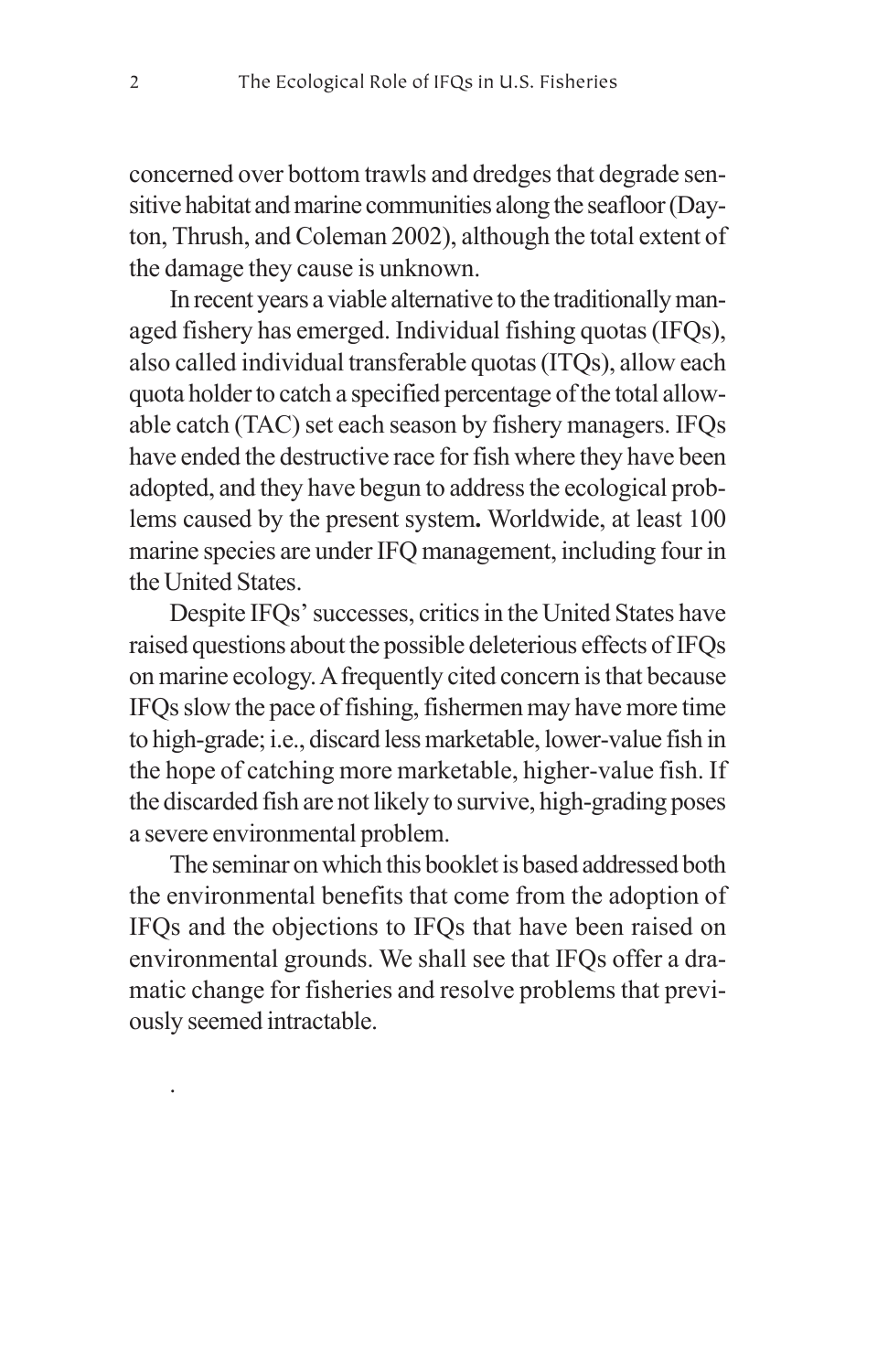#### **STOPPING OVERFISHING AND REBUILDING A FISHERY**

**"[I**FQs] created the incentives for the lobster industry to protect a fishery from further decline and to accelerate and manage the expected stock rebuild."

> — *Daryl Sykes\** Executive Officer New Zealand Rock Lobster Industry Council Ltd.

As Daryl Sykes states succinctly, IFQs transformed the East Gisborne rock lobster fishery off New Zealand by changing the incentives of the fishermen. Before IFQs, the fishery was suffering from adverse environmental impacts, mismanagement, and years of overfishing. In 1990, fishery participants were allocated IFQs. Following a familiar pattern,<sup>2</sup> IFQs immediately did what previously seemed impossible—they prevented the actual overall harvest from exceeding the desired overall harvest, a necessary step in halting overfishing.

The overall harvest target itself, however, had to be significantly reduced if the lobster stock was to recover fully. In 1992, IFQ holders—the industry—decided to carry out their own initiative to restore the rock lobster stock**.** The initiative, which was approved by the Ministry of Fisheries, included a 50 percent reduction in the total allowable commercial catch and the establishment of closed seasons to remove lobster traps during spawning periods, partly to reduce the high incidence of lobster theft.

The industry also imposed on itself a minimum-size restriction for male lobsters. This raised the price of the catch and softened the economic hardship from the reduction in the total allowable commercial catch. Now, less catch would be taken but at a higher average price per ton. In addition to completely funding stock research and assessment, the industry fully funded the costs of developing and promoting the initiative to the Ministry of Fisheries.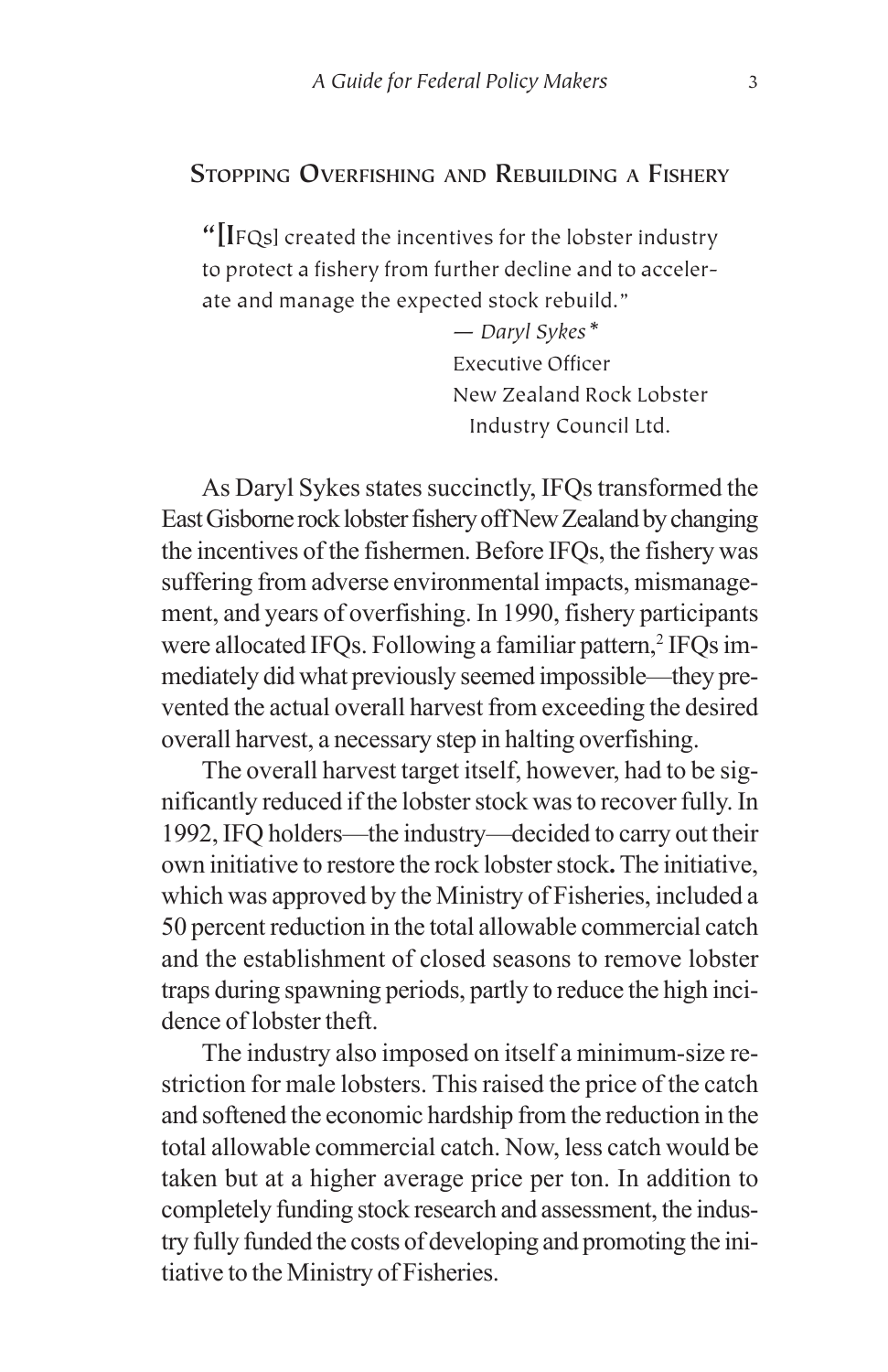The result of this initiative was "immediate and spectacular," says Daryl Sykes. The population of East Gisborne rock lobster made a dramatic recovery through the mid-1990s.

The industry soon discovered that its strategy was incomplete, however. Few restrictions existed on recreational or traditional indigenous fishermen who harvest lobster for noncommercial use. With more lobsters in the ocean, these fishermen caught more, and the government did little to control their harvest. Eventually, the increases in lobsters brought about by industry initiatives were more than offset by the rise in noncommercial harvest. The lobster stock declined again, reaching another low by 2002.

In 2003, the industry once again decided to act to rebuild the stock of rock lobsters—this time backed by a more comprehensive strategy. In addition to reducing the commercial catch target and instituting closed seasons, it implemented a new area-harvest arrangement in which fishing pressure would be more evenly distributed throughout the fishing grounds to prevent localized depletion. The following year an intensive stock monitoring program was started: For 38 days, observers tagged and released 6,000 lobsters sampled from the catch. In addition, the industry instituted an adaptive response program that allows it to take corrective actions a full season earlier than if it followed the normal process through the Ministry of Fisheries. Alongside the industry's efforts, the government promulgated new harvest controls on nonindustry harvesters and pledged to enforce them. Sykes says that once full lobster recovery is achieved, prospects are very good that the stock will remain healthy.

Quota owners in New Zealand invest in conservation to increase the value of their quotas. The quotas are a highly liquid asset that reflects the value of future earnings from the resource, and those quotas are secure and durable. Two sure ways to increase their value are to eliminate overcapacity and to change the status of a depleted stock to one that is abundant (Newell, Sanchirico, and Kerr 2002).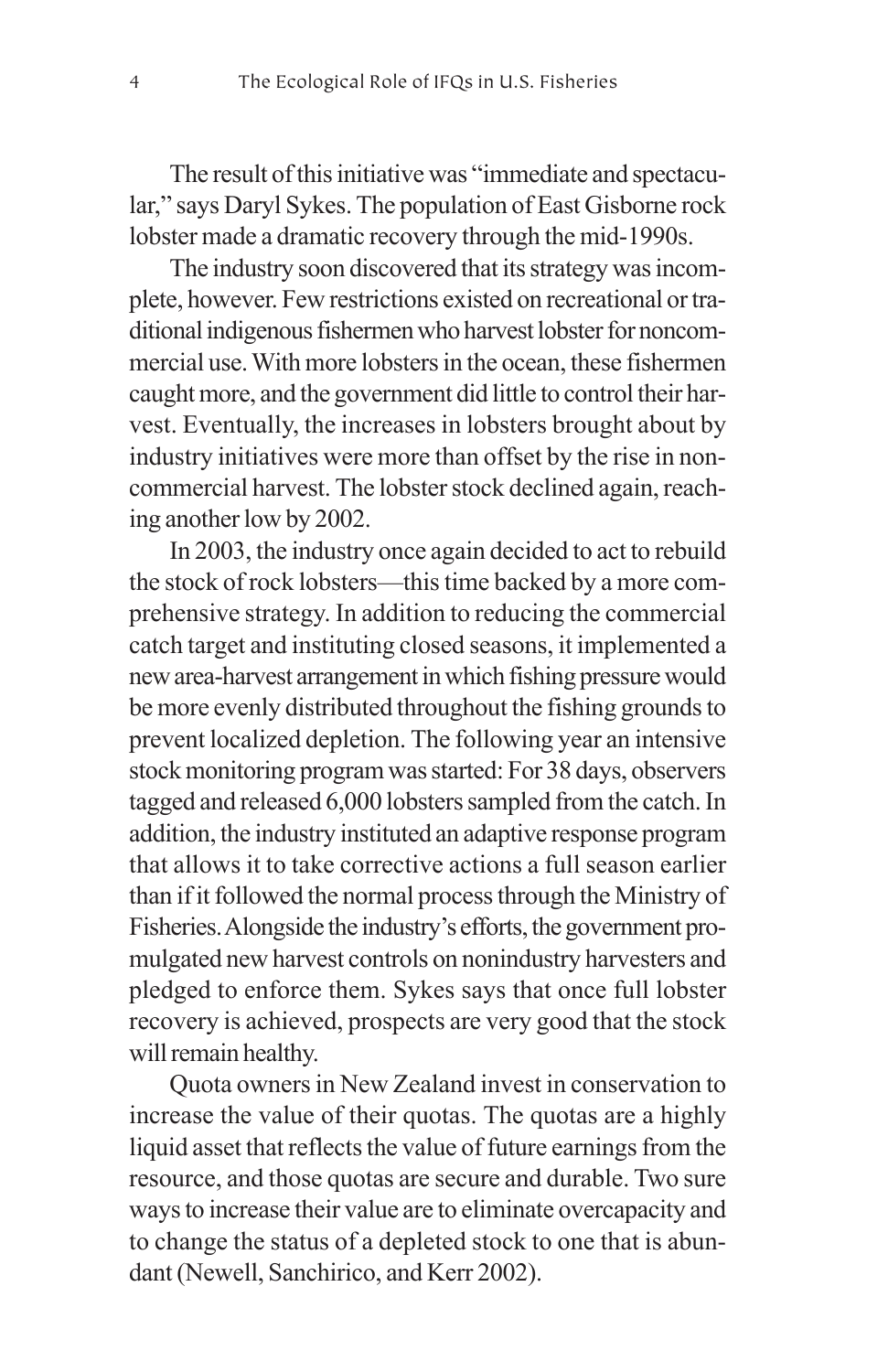In addition, well-functioning markets for quotas work against some factors that promote overfishing, such as excessively high TACs, cheating on quota, and fish theft. Fishermen holding quotas tend to want TACs set conservatively; they report cheaters among their ranks; and they become vigilant in preventing fish theft by outsiders. If fish stocks become depleted, quota values will fall, and no quota owner wants this to happen.

Elsewhere in New Zealand, where IFQs are secure and durable, industry-led conservation efforts like the one described for rock lobster are being carried out in a host of different fisheries.<sup>3</sup> They all involve collaborative efforts by quota holders to invest in marine research, to conduct stock assessment, and, with government backing, to develop and enforce their own fishing regulations.

## **ELIMINATING REGULATION-INDUCED WASTE OF FISH**

**"W**e're killing a million pounds of snapper every year while the fishery is *closed*."

> —*Wayne Werner*\* Commercial Fisherman Gulf of Mexico Snapper Fishery

In many of today's fisheries, the problem of discard mortality is so severe that stock recovery may be next to impossible. Yet the problem often stems from the regulations themselves. A case in point is the commercial red snapper fishery in the Gulf of Mexico.

The red snapper resource is significantly overfished for the usual reason—a management system that has unwittingly encouraged intense, short-season races, sometimes called derbies, among fishermen (Gulf of Mexico Fishery Management Council 2004).4 The fishery, a prime candidate for IFQs, exemplifies the environmental damage that is being wrought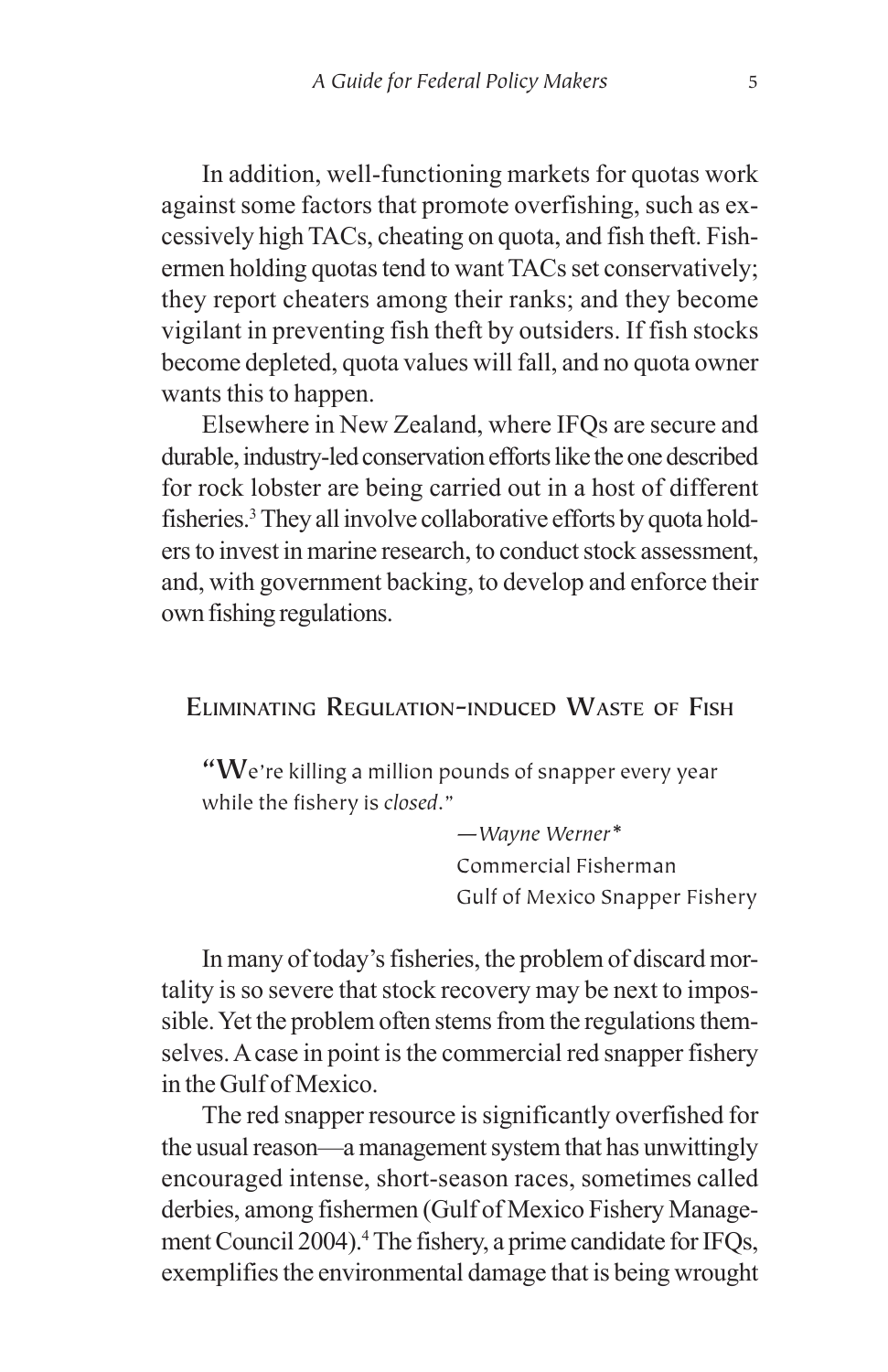by current regulations. One reason for the decline of red snapper is mortality from discarded fish.

The length of the snapper season contributes to discard mortality in snapper. The season has been shrinking steadily for the last 14 years. The short season, in conjunction with a frenzied effort to maximize one's share of the catch, leaves little or no leeway for choosing when to fish. Captain Wayne Werner, quoted above, routinely goes out fishing in bad weather. In 2001, he was caught in a tropical storm that sank a vessel. When his father was sick, Wayne had to leave his side to go fishing because it was his only chance to secure a catch.

Before this derby began in the early 1990s, commercial fishermen caught red snapper and other reef species together in the multi-species fishery throughout the year. Now, fishery closures on snapper last from nine to ten months each year. When the snapper fishery is closed, fishermen turn their attention to other reef fish species, placing pressure on these stocks. Some, like vermillion snapper, are also severely overfished.

During the long closure on red snapper, fishermen are not able to avoid them as they target other species, simply because red snappers are the most common fish in the reef fish fishery. An extraordinary number of snapper are thrown back because they are caught out of season, and many are thrown back dead. When they are brought up from extreme depths, the radical change in pressure can kill them.

Within the snapper season, the 2,000-pound catch limit of snapper imposed per fishing trip (called a trip limit) results in more snapper being thrown back when the limit is exceeded during a trip. Like season length, the allowable poundage per trip has been steadily shrinking over the last 14 years, forcing fishermen to throw back still more snapper. Additional snapper are discarded during the season because they do not meet the minimum size to be legally landed. The minimums have been raised several times in recent years in an effort to extend the season.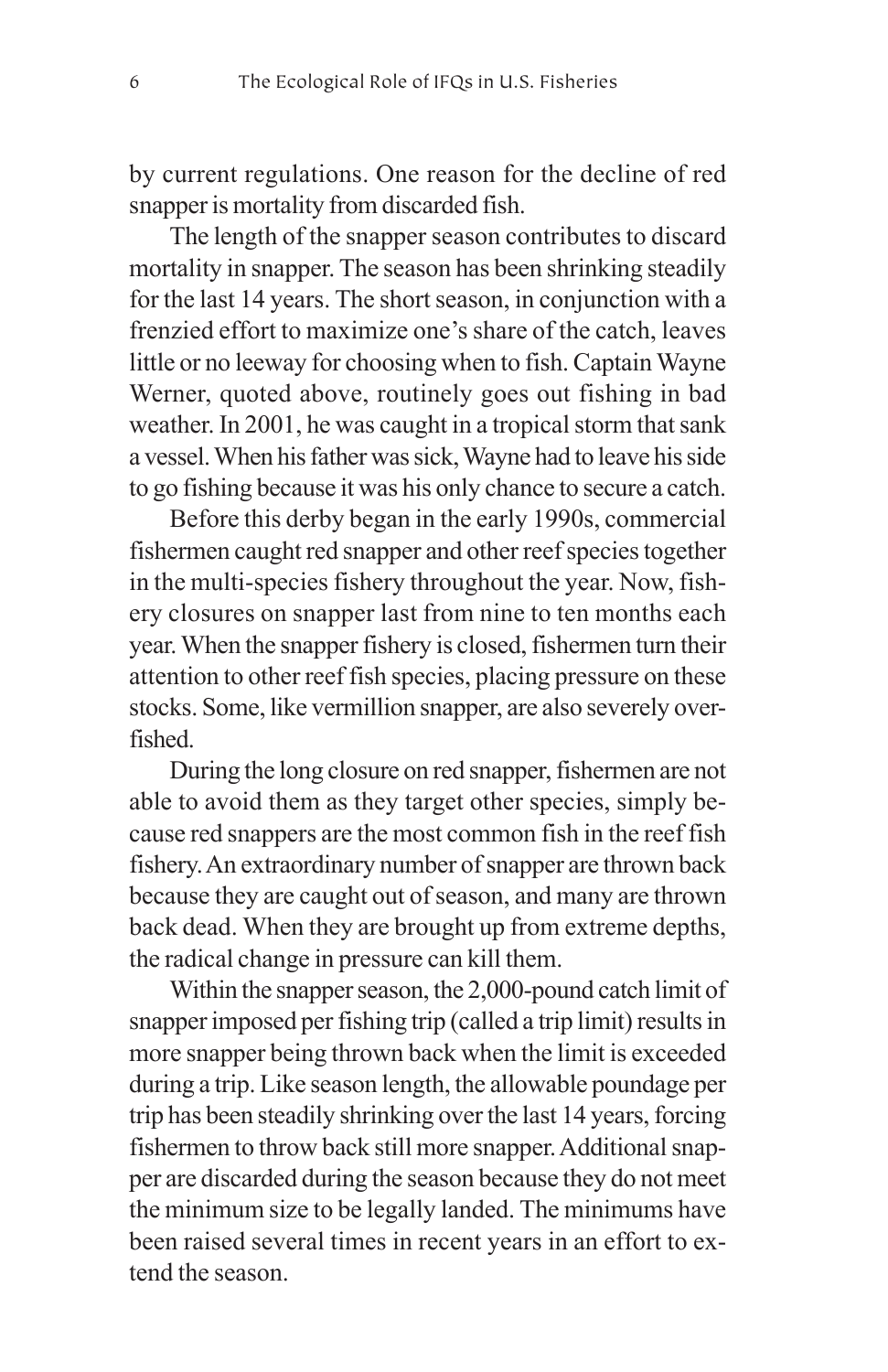In sum, regulation-induced snapper discards amount to more than two million pounds each year—a huge amount in a fishery that lands just 4.5 million pounds a year (NMFS 2004b, 26). Many discarded fish are thrown back dead. Typically, the dead fish are not accurately accounted for in evaluating the health of the stock.

With IFQs, managers can directly control the catch, and this leads to a reduction in bycatch, as illustrated by the experience of the Alaska halibut fishery. Prior to IFQs, the Alaska halibut fishery was a prime example of derby-style management, characterized by short seasons and trip limits. A season that at one time took several months was tightened to two to three 24-hour periods a year.

The short halibut seasons resulted in a large amount of halibut bycatch in the Alaska sablefish fishery, another fishery with short seasons. Halibut and sablefish fisheries use similar gear and have overlapping fishing grounds. With halibut fishing lasting only a few 24-hour periods a year, a lot of halibut caught by sablefish fishermen during the longer sablefish season had to be discarded. Anecdotal evidence from observers at sea indicates that a lot of the discarded halibut did not survive because the pace of fishing was too hectic for fishermen to handle it properly.

The situation improved dramatically when IFQs were adopted in both fisheries in 1995. The two seasons now largely coincide and last eight months a year. This gives fishermen plenty of time to choose when to fish, such as when weather conditions are good or when fish demand is up. In the absence of 24 hour halibut derbies, fishermen lose or abandon a lot less gear. A 2004 study shows that the amount of halibut wasted at sea due to lost or abandoned gear has declined by 80 percent.<sup>5</sup>

In addition, the new seasons have made it worthwhile for sablefish fishermen to purchase IFQs for halibut, allowing them to keep and record most of the halibut they catch while fishing for sablefish. This change has resulted in a dramatic decline in the amount of halibut bycatch, says Greg Williams, a biologist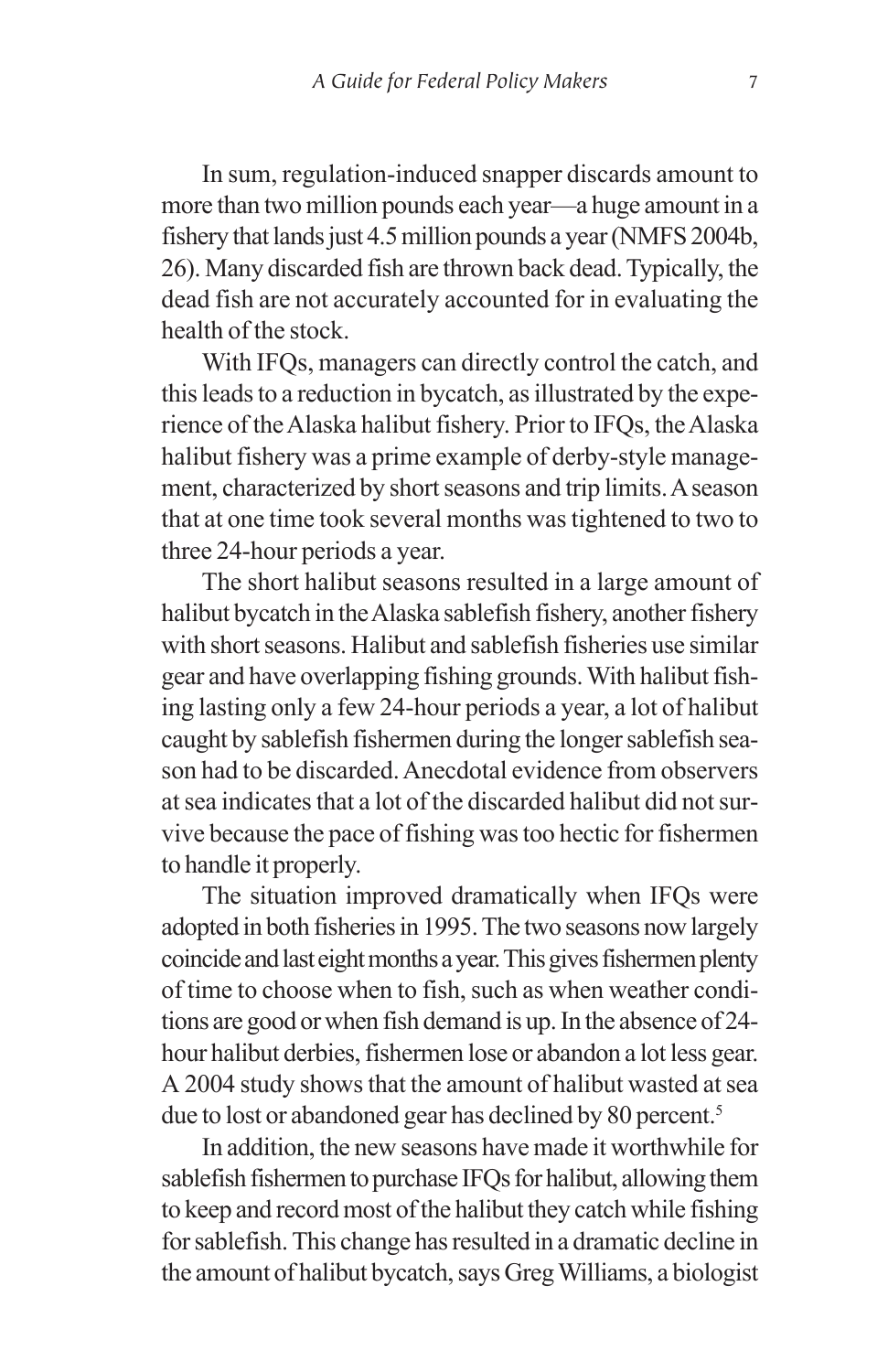with the International Pacific Halibut Commission. He estimates that halibut discard mortality in the sablefish fishery has fallen nearly 80 percent from the 2.2 million pounds of halibut that were wasted annually in the sablefish fishery.6

Wayne Werner argues that the enormous waste of red snapper could be easily prevented if the snapper fishery, like the halibut and sablefish fisheries off Alaska, adopted IFQs. IFQs for snapper would not only allow managers greater precision in controlling the total catch, they would allow managers to eliminate seasonal closures, trip limits, and minimum size limits—regulatory strategies that have proven to do more environmental harm than good.

## **MITIGATING FLEET IMPACTS**

**"O**vercapacity in fisheries is a fundamental problem contributing to high bycatch and habitat damage."

> —*Pamela Baker\** Fisheries Biologist Oceans Program Environmental Defense

Another crucial ecological role for IFQs is in reducing fleet excesses and their environmental impacts. Shrimp fishermen in the Gulf of Mexico have to contend with increasing competition from imported farmed shrimp while also racing against fellow Gulf shrimpers. They must also cope with measures designed to lessen their impact on the Gulf's rich marine environment. Shrimping is done by bottom-trawling, a method of fishing in which a vessel tows from one to four nets weighted down and held open by doors so that the nets will entrap bottom-dwelling shrimp. Unless precautions are taken, bottom-trawling has the potential for high bycatch and extensive habitat damage.

There are a variety of ways to mitigate the impacts of trawling. One way has been through U.S. fishery laws that require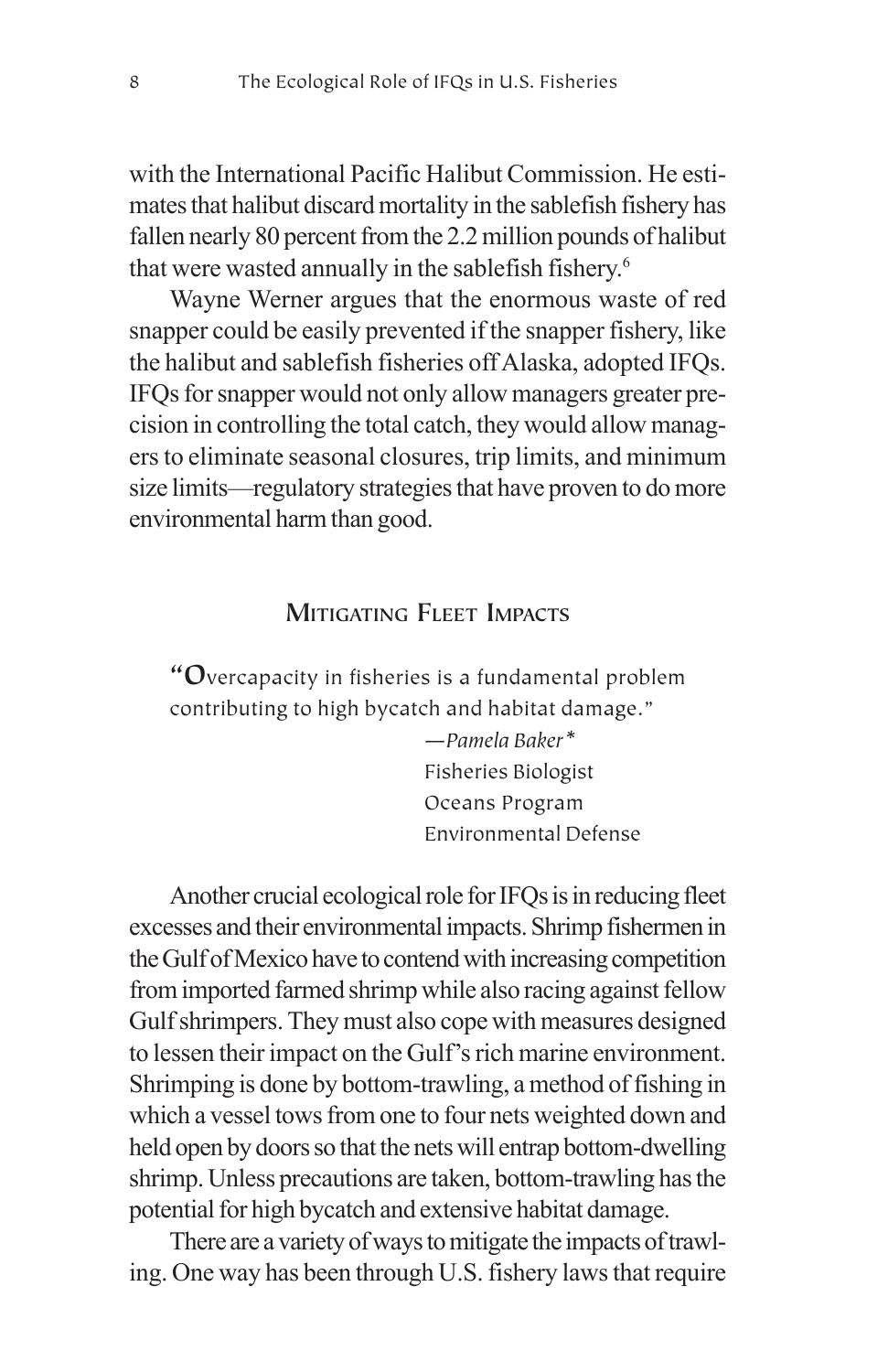specific techniques to avoid bycatch. Shrimpers attach turtle excluder devices (TEDs) and bycatch reduction devices (BRDs) to their shrimp nets to minimize catching, injuring, and killing other species. These devices have helped spare marine life, including overfished red snapper and endangered sea turtles.7

Another approach is through zoning, such as the gag grouper protection zone of the west coast of Florida. There, fishing for all species is banned much of the time to prevent accidental capture of grouper, especially during spawning and, in the case of male grouper, after spawning.<sup>8</sup> Complying with these mandates is a significant accomplishment. Improvement of gear should continue, and hot spots—sensitive areas should be avoided. But gear modifications and zoning are only part of the solution.

There is strong evidence that too many shrimp boats operate in the Gulf of Mexico. Too many boats and too much gear increase interactions with habitat and increase bycatch. In one study, two economists estimated that one-third of the fleet of more than 16,000 vessels operating in the Gulf in 1988 could have efficiently harvested the same amount of shrimp (Ward and Sutinen 1994).

Another illustration comes from National Marine Fisheries Service figures on the U.S. shrimp industry. Fishermen spent about 185,000 fishing-days (a measure of fishing effort) to land about 130 million pounds of shrimp (tails only) in 1967. They spent nearly 310,000 fishing-days to land 150 million pounds of shrimp (tails only) in 2001 (NMFS 2004c). So shrimpers, using superior vessels and technology, trawled for 45 percent more fishing-days in 2001 than in 1967 to harvest a roughly equivalent amount of shrimp.<sup>9</sup>

A good option for eliminating the fleet excesses in the Gulf shrimp fishery is through transferable IFQs. Because IFQs can be bought and sold among fishermen, the problem of fleet overcapacity and corresponding excess fishing effort dissipates as more efficient fishermen buy out those ready to retire or pursue other work.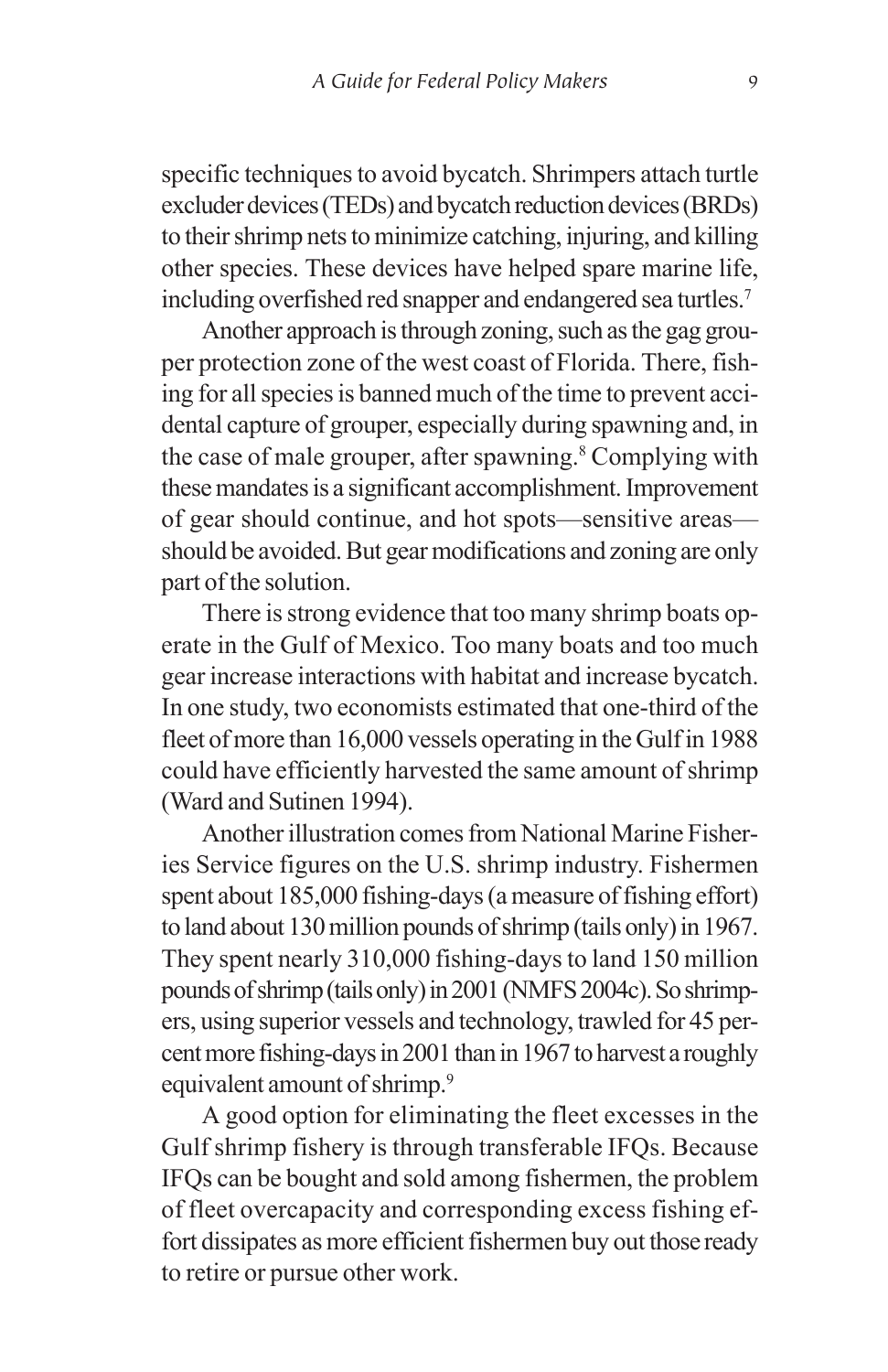Transferable IFQs helped solve overcapacity (and other problems) in the Mid-Atlantic surf clam fishery off New Jersey. From 128 vessels in 1990, the fishery downsized to 50 in 1997.10 Even though the fishery has fewer participants, many small quota holders remain. The habitat of the Atlantic surf clam has benefited as well. Eric Powell, Director of the Haskin Shellfish Laboratory at Rutgers University, points out that fleet consolidation has allowed participants to do a better job of targeting areas with a high abundance of clams, thereby minimizing the area that is swept by dredges each vear.<sup>11</sup>

Both Gulf of Mexico shrimpers and the marine environment stand to benefit from IFQs. Shrimpers should like the results because bycatch is reduced with no mandated gear changes. Shrimpers can also save money because with less destructive competition for available shrimp they can trawl shorter times for a higher yield. Costly trip limits and time-ofday restrictions can be eliminated as well.

The marine environment benefits because with fewer boats come fewer trawls in the water, meaning fewer run-ins with bycatch species and habitat. Overfishing is less likely and shrimpers can target trawling more carefully.

# **OBJECTIONS TO IFQS**

The chief objection to IFQs on ecological grounds is the claim that they will encourage the practice of high-grading, throwing out the unwanted fish, which can result in significant mortality. By giving fishermen more time to fish, the argument goes, they will have more time to throw out fish. However, there is little indication that high-grading in IFQ fisheries is any more of a problem than it is in traditional management programs. Such programs can just as easily force high-grading through minimum size limits on landed fish, trip limits, and short fishing seasons. The incidence of high-grading does not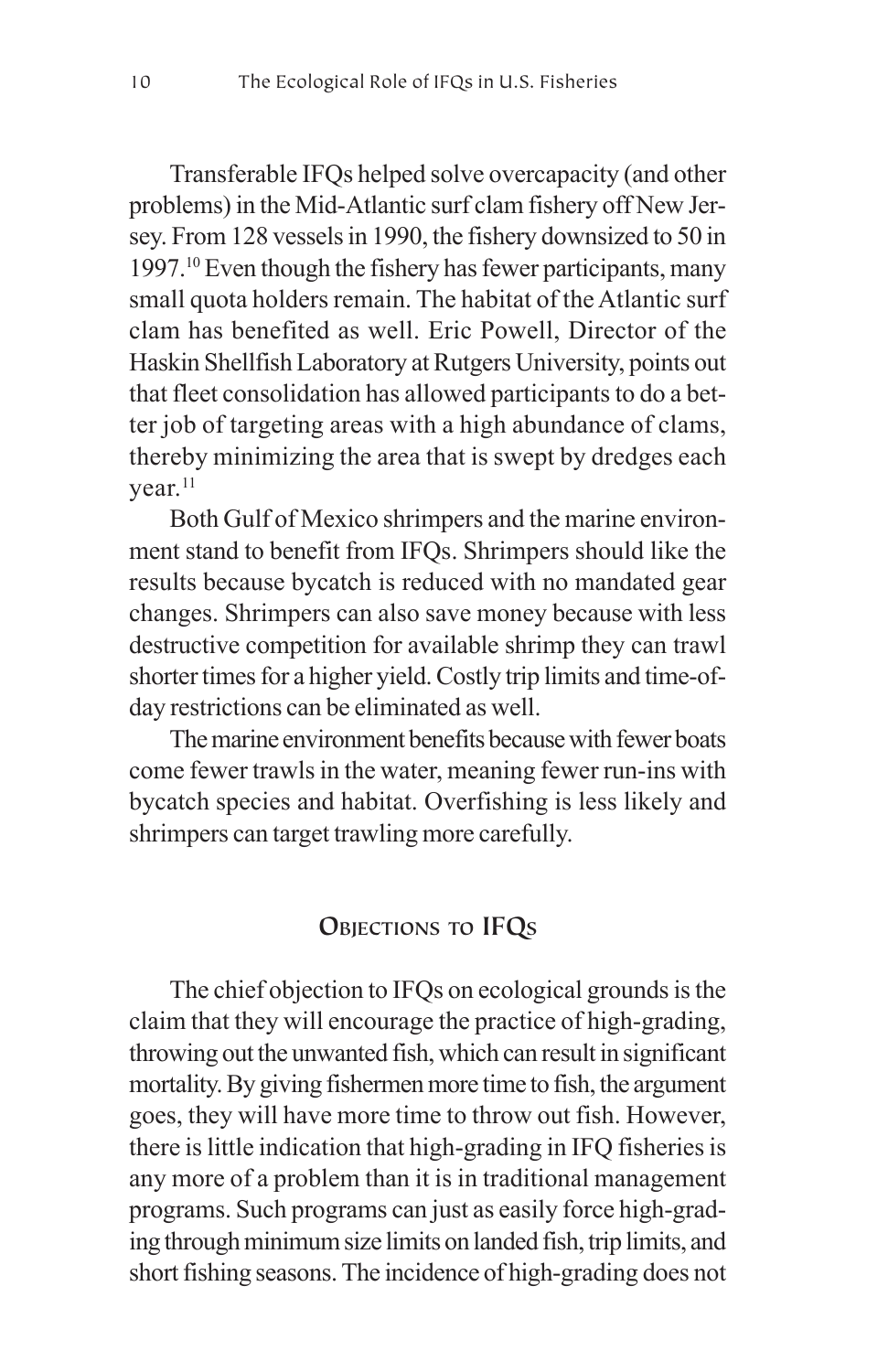appear significant in most IFQ fisheries. Claims that IFQs aggravate high-grading in Iceland's IFQ fisheries are overstated, according to economist Ragnar Arnason (1994), a leading expert on Iceland's fisheries. Where it does appear, monitoring and enforcement have been weak (Grafton 1996, 164). In the few U.S. federal fisheries with IFQs, high-grading is insignificant (NRC 1999, 108–109).

Another concern is that IFQs allocated for single species may make it more difficult to address broader ecological concerns. The allocations "do not consider the needs of the ecosystem (for example, food for predators)," warns the Marine Fish Conservation Network (n.d., 2). However, in all managed fisheries, managers and scientists are supposed to take into account ecological factors when setting the total allowable catch (TAC) for a species targeted in a fishery. If new information proves that the allowable catch is set too high and that more fish should be available for prey (or for some other ecological purpose), then managers should lower it. Each fisherman's allowable poundage for the season would be reduced proportionally based on quota share held (expressed as a percentage of TAC).

The more species covered by IFQs, the more likely fishermen will take into account the multi-species effects of fishing. In New Zealand, where IFQs now cover about 100 species, fishermen in different fisheries are working together to conserve multiple species and their habitat in a given area. In Tasman Bay, for example, scallop, oyster, and finfish fishermen coordinate the timing, location, and extent of their harvests. This approach has lowered fishing costs and fishing impacts such as disturbance to the seafloor from oyster dredging (Arbuckle and Metzger 2000, 21).

Those who question the ecological value of IFQs often argue that marine reserves are a better way to protect fish and its habitat. Closed areas, in theory, can provide a number of benefits: conservation of biodiversity and habitat, improvement of scientific knowledge, education, enhancement of rec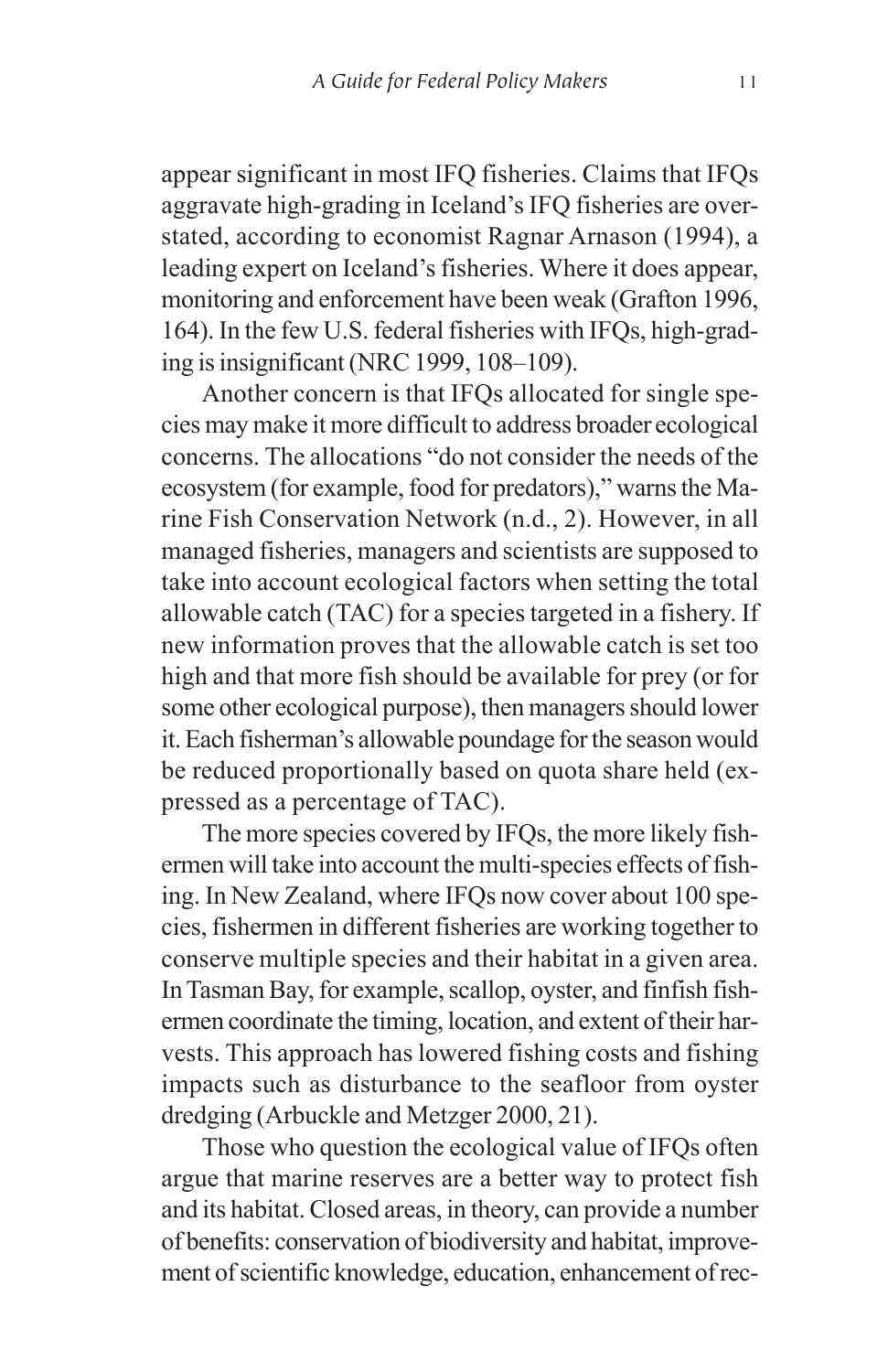reational opportunities, and provision of existence values.

In practice, however, closing areas to fishing has fallen short of expectations in protecting fish stocks, largely because fishermen have increased their fishing in nearby areas (Coleman, Baker, and Koenig 2004). While marine reserves are an important tool in attaining ecosystem health, they do not solve the tragedy of the commons plaguing ocean fisheries, they simply force fishermen to relocate and concentrate their fishing effort. IFQs, combined with strategic use of marine reserves, offer a more formidable tool for ensuring a healthy marine environment.

## **CONCLUSION**

IFQs have become well known for their ability to improve the economics of the fishery dramatically by eliminating the costly race for fish. But they do much more than that. This discussion has focused on the role of IFQs in improving the health of fish stocks and the broader marine environment.

Evidence from New Zealand's rock lobster fishery indicates that IFQs can be highly effective in rebuilding a depleted fishery. When they are secure and durable, as in New Zealand, IFQs foster strong incentives for fishermen to take the initiative in marine conservation. IFQs provide managers with a way out of the regulatory conundrum in which they are forced to use tools that do more environmental harm than good.

If adopted in the Gulf of Mexico snapper fishery, IFQs would end a regulation-induced waste of fish, as they have with the Alaska halibut and sablefish fisheries. Because they can be bought and sold, IFQs also solve the problem of fleet overcapacity—a problem that results in larger bycatch and greater impact on marine habitat than necessary. IFQs deserve a chance because they improve the marine environment as well as the lives of fishermen.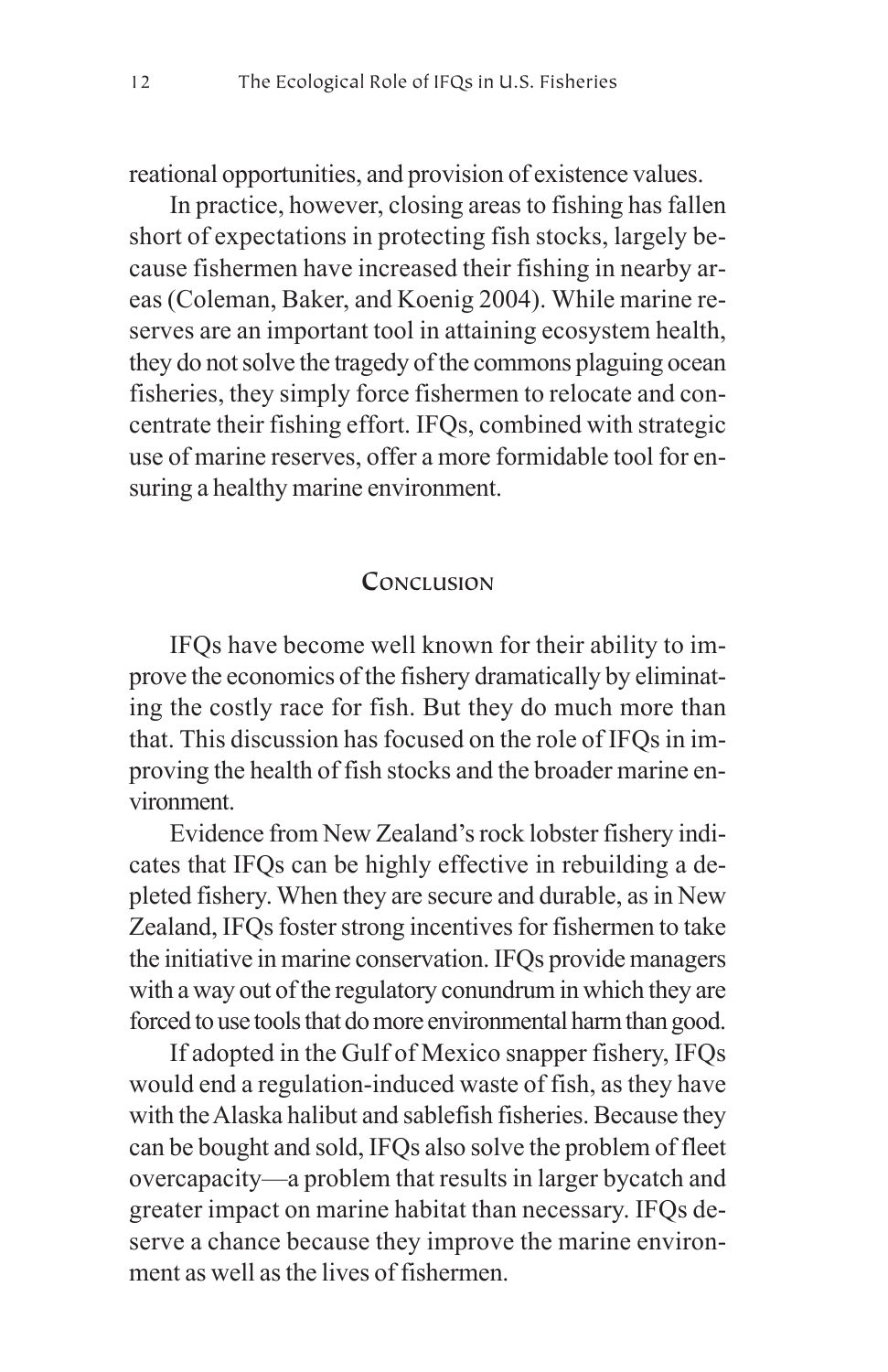## **NOTES**

*\* Speaker at luncheon seminar, "Examining the Ecological Benefits of Individual Fishing Quotas (IFQs) in Ocean Fisheries," Friday, April 23, 2004, the Senate Russell Office Building, Washington DC.*

1. Bocaccio, a formerly abundant groundfish off the West Coast, has plummeted by more than 95 percent since the late 1960s, the result of being overfished and caught as bycatch in other fisheries. Although bocaccio is no longer directly fished, scientists believe it could take at least a century to recover. See Garrison (2002, 217–21).

2. IFQs allow managers greater precision in controlling the overall catch. For example, prior to IFQs, actual harvests in the halibut fishery frequently exceeded the total allowable catch set by managers in four management areas under study. After IFQs were initiated in 1995, however, actual harvests no longer exceeded the total allowable catch in these areas. See Leal (2002, 18).

3. For further discussions, see Sharp (2004) and Townsend (2004).

4. Because management imposed a total allowable catch without allocating secure individual rights to the harvest, a derby or race to catch fish, ensued in 1992. Management has sought to combat its negative impacts via trip limits and other regulations.

5. Fish mortality due to lost or abandoned gear averaged 1,323,000 pounds a year in the four years prior to IFQs but only 273,750 pounds in the first four years under IFQs, an 80 percent decline in the amount of halibut wasted due to lost or abandoned gear. See Gilroy (2004, 55).

6. Information based on phone conversation with Greg Williams, December 22, 2004.

7. For example, the state of Texas estimates that 280 million pounds of bycatch were snared annually by shrimpers in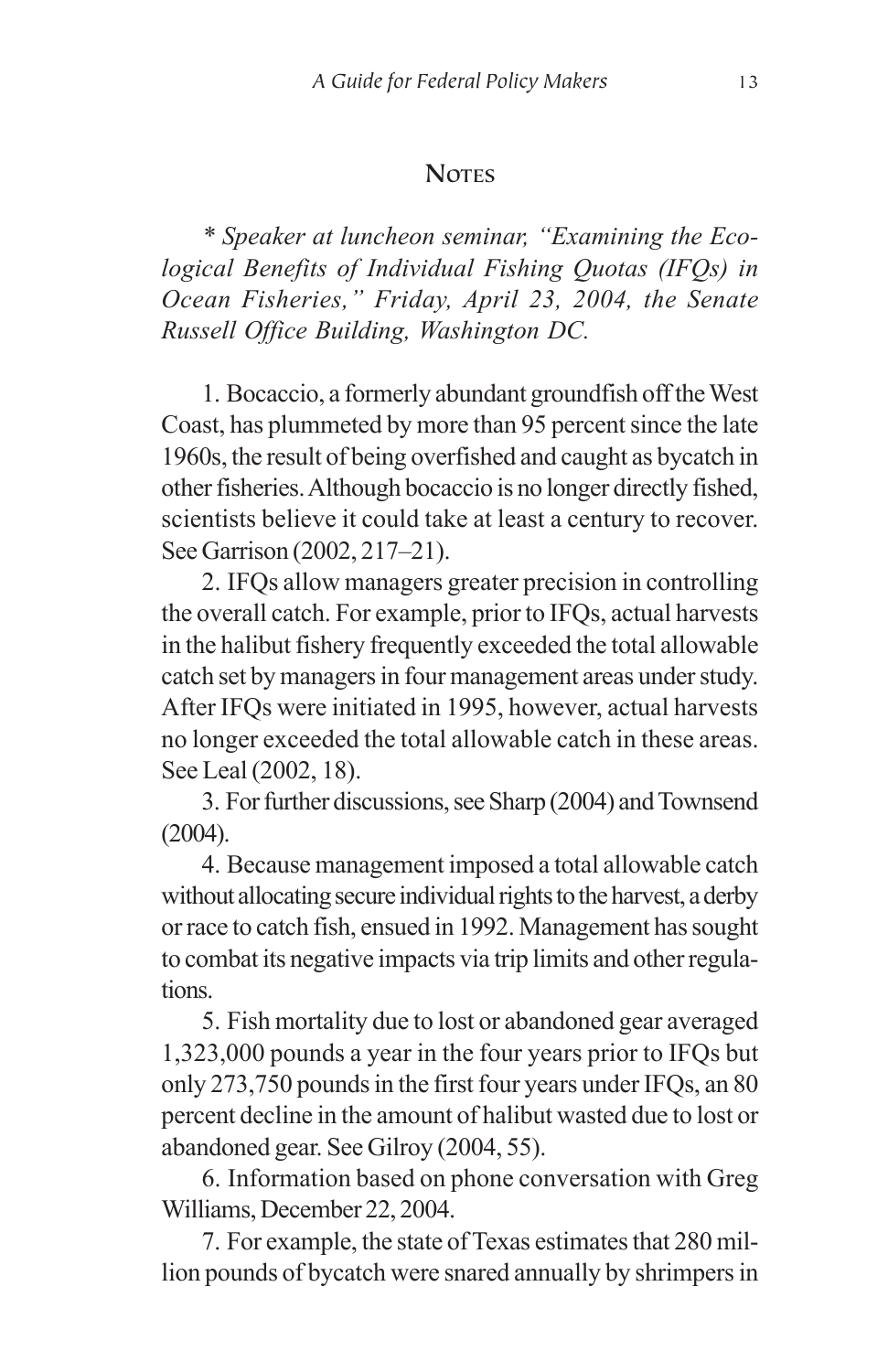the mid-1990s, before bycatch reduction devices (BRDs) were required on nets. Studies since then indicate that BRDs have reduced bycatch by as much as half. See Anderson (2003).

8. Other restrictions are also in place. For example, roughly 17 percent of Texas's near-shore waters are off limits to shrimping to protect critical shrimp nursery areas. The amount of time shrimpers can trawl continues to be reduced. Gulf shrimpers are also required to tow no more than two nets within three miles from shore. See Anderson (2003).

9. This effort comparison is based on  $((E_2-E_1/E_1) \times 100\%,$ where  $E_2$  = 310,000 fishing days/150 million lbs. in 2001 and  $E_1$  = 185,000 days/130 million lbs. in 1967.

10. A host of fisheries have undergone reductions in fleet size under IFQs. They include the British Columbia halibut fishery, the Alaska halibut fishery, the Alaska sablefish fishery, the Australian southern bluefin fishery, the Icelandic herring fishery, the Icelandic capelin fishery, and the Netherlands flatfish fishery. See Leal (2002, 16).

11. Information based on a phone conversation with Eric Powell, September 15, 2004.

#### **REFERENCES**

- Anderson, Christopher. 2003. Shrimping in Peril—Sea's Hidden Scars. *San Antonio Express-News*, September.
- Arbuckle, Michael, and Michael Metzger. 2000. *Food for Thought: A Brief History of the Future of Fisheries' Management*. Nelson, New Zealand: Challenger Scallop Enhancement Company Limited.
- Arnason, Ragnar. 1994. On Catch Discarding in Fisheries. *Marine Resource Economics* 9: 189–208.
- Coleman, Felicia C., Pamela B. Baker, and Christopher C. Koenig. 2004. A Review of Gulf of Mexico Marine Protected Areas: Successes, Failures, and Lessons Learned. *Fisheries* 29: 10–20.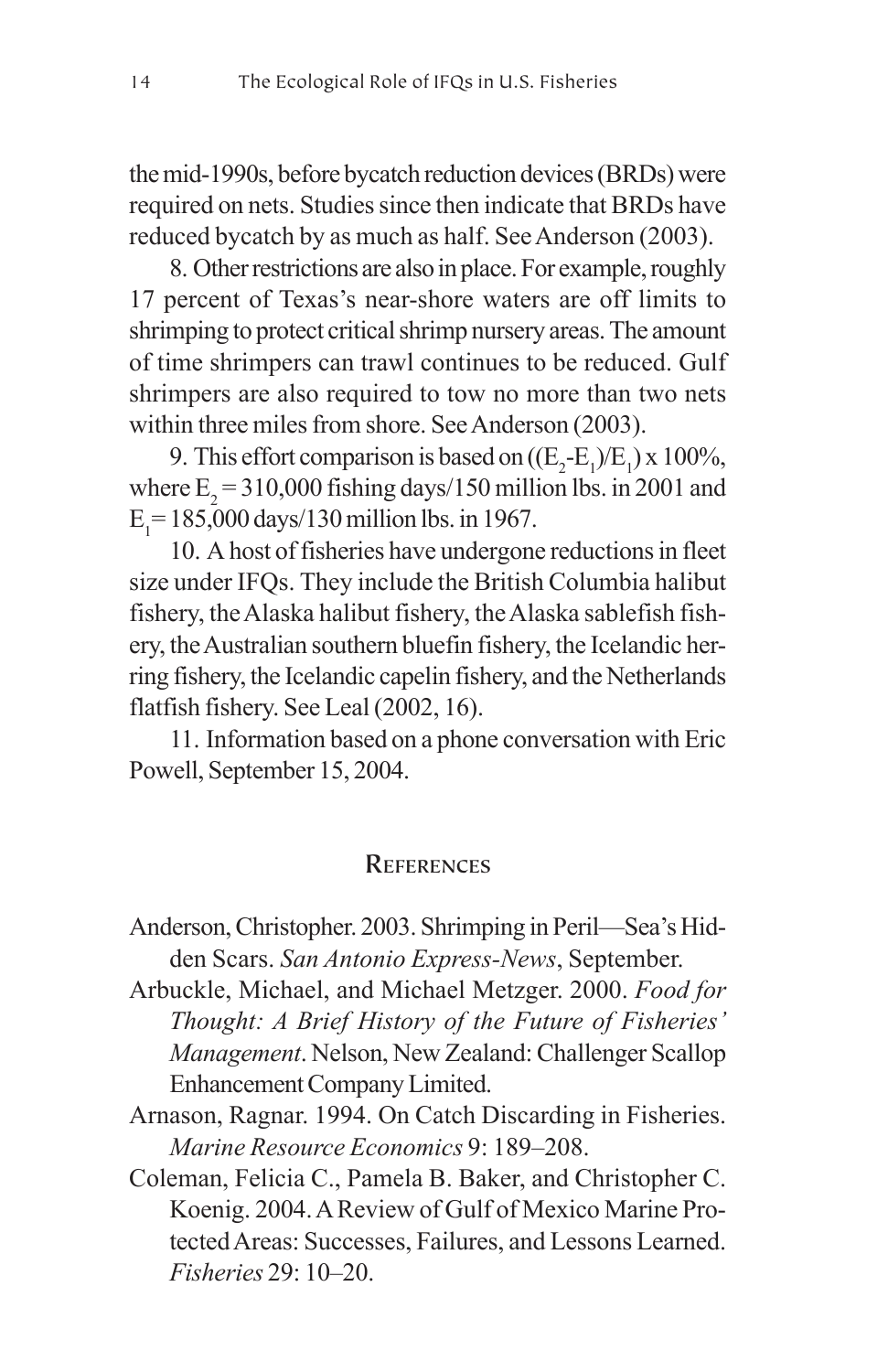- Dayton, Paul K., Simon Thrush, and Felicia C. Coleman. 2002. *Ecological Effects of Fishing in Marine Ecosystems of the United States*. Pew Ocean Commission, Arlington, Virginia. Online: www.pewoceans.org/reports/POC\_ EcoEffcts Rep2.pdf (cited June 2004).
- Garrison, Karen. 2002. Extinction of Ocean Fish: A Growing Threat. *Endangered Species UPDATE*. 19(5): 217–21.
- Gilroy, Heather L. 2004. Wastage in the 2003 Pacific Halibut Fishery. International Pacific Halibut Commission. *Report of Assessment and Research Activities 2003*. Online: www.iphc.washington.edu/halcom/pubs/rara/ IPHCRARA.htm (cited February 2005).
- Grafton, R. Quentin. 1996. Performance of and Prospects for Rights-Based Fisheries Management in Atlantic Canada. In *Taking Ownership: Property Rights and Fishery Management on the Atlantic Coast*, ed. Brian Lee Crowley, Halifax, Nova Scotia: Atlantic Institute for market Studies, 148–81.
- Gulf of Mexico Fishery Management Council. 2004. *Draft Options Paper for Amendment 26 to the Gulf of Mexico Reef Fish Fishery Management Plan*. Tampa, FL, December.
- Leal, Donald R. 2002. *Fencing the Fishery: A Primer on Ending the Race for Fish*. Bozeman, MT: PERC. Available: www.perc.org/pdf/guide\_fish.pdf.
- Marine Fish Conservation Network. N.d. *Individual Fishing Quotas: Potential and Risk*. Washington, DC.
- National Marine Fisheries Service. 2004a. Annual Report to Congress on the Status of U.S. Fisheries 2003. U.S. Department of Commerce, NOAA, National Marine Fisheries Service. Online: www.nmfs.noaa.gov/sfa/sfweb/ index.htm.
	- ———. 2004b. *Gulf of Mexico Red Snapper: Red Snapper SEDAR Data Workshop Report*. St. Petersburg, FL, June 17.
		- ———. 2004c. *Shrimp Statistics*. Galveston Laboratory,